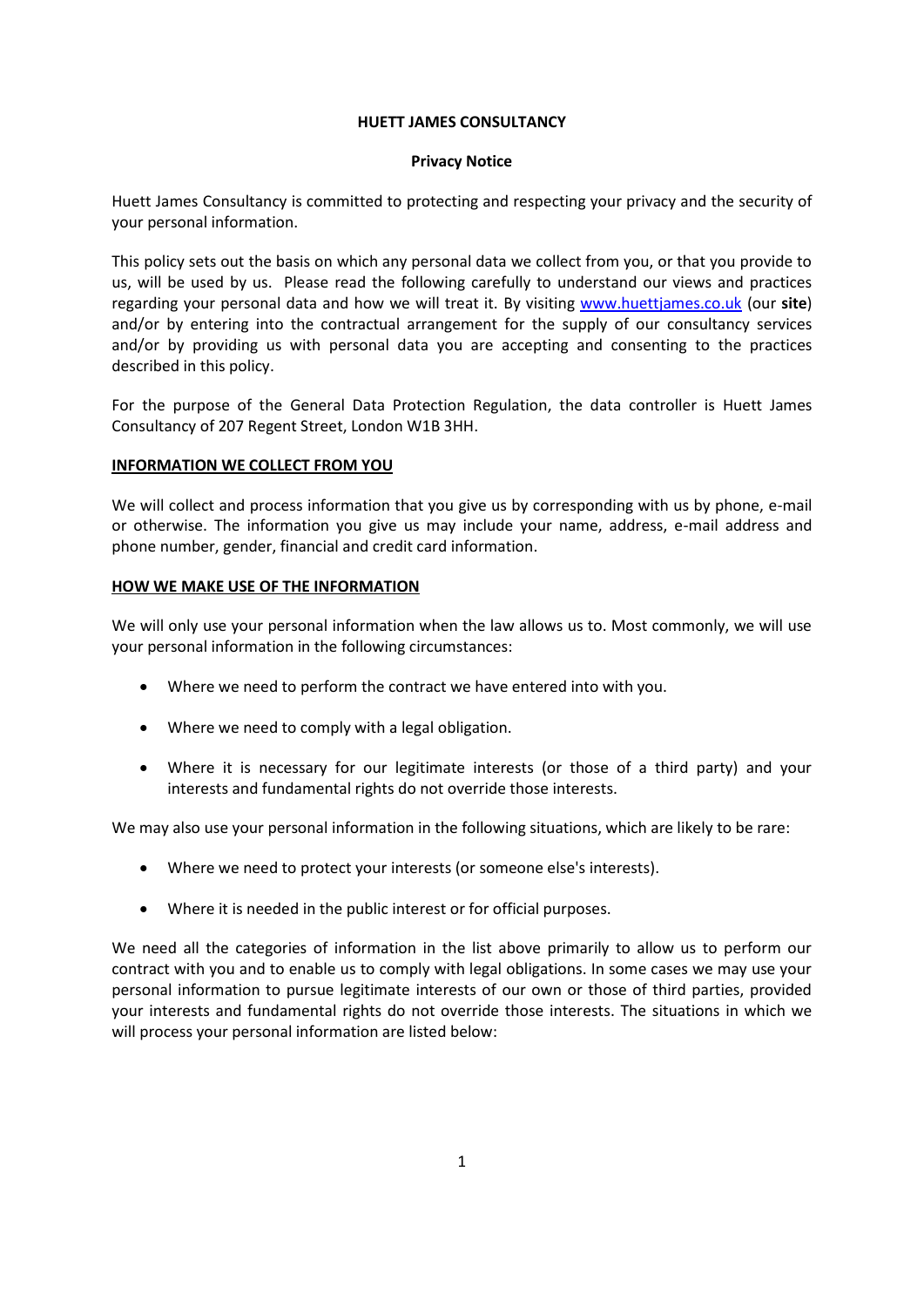- **Information you give to us.** We will use this information:
	- to carry out our obligations arising from the contract entered into between you and us and to provide you with the information and services that you request from us;
	- to provide you with information about other services we offer that are similar to those that you have already purchased or enquired about;
		- $\circ$  If you are an existing client, we will only contact you by electronic means (e-mail or SMS) with information about consultancy services similar to those which were the subject of a previous engagement or negotiations of an engagement with you.
		- $\circ$  If you are a prospective client or other third party individual, we will contact you by electronic means only if you have explicitly consented to this.
	- to notify you about changes to our service.
- **Information we receive from other sources.** We will combine this information with information you give to us and information we collect about you. We will use this information and the combined information for the purposes set out above (depending on the types of information we receive).

Some of the above grounds for processing will overlap and there may be several grounds which justify our use of your personal information.

# **If you fail to provide personal information**

If you fail to provide certain information when requested, we may not be able to perform our consultancy services, or we may be prevented from complying with our legal obligations.

# **Change of purpose**

We will only use your personal information for the purposes for which we collected it, unless we reasonably consider that we need to use it for another reason and that reason is compatible with the original purpose. If we need to use your personal information for an unrelated purpose, we will notify you and we will explain the legal basis which allows us to do so.

Please note that we may process your personal information without your knowledge or consent, in compliance with the above rules, where this is required or permitted by law.

# **SHARING YOUR INFORMATION WITH THIRD PARTIES**

We may have to share your data with third parties, including third-party service providers. We require third parties to respect the security of your data and to treat it in accordance with the law.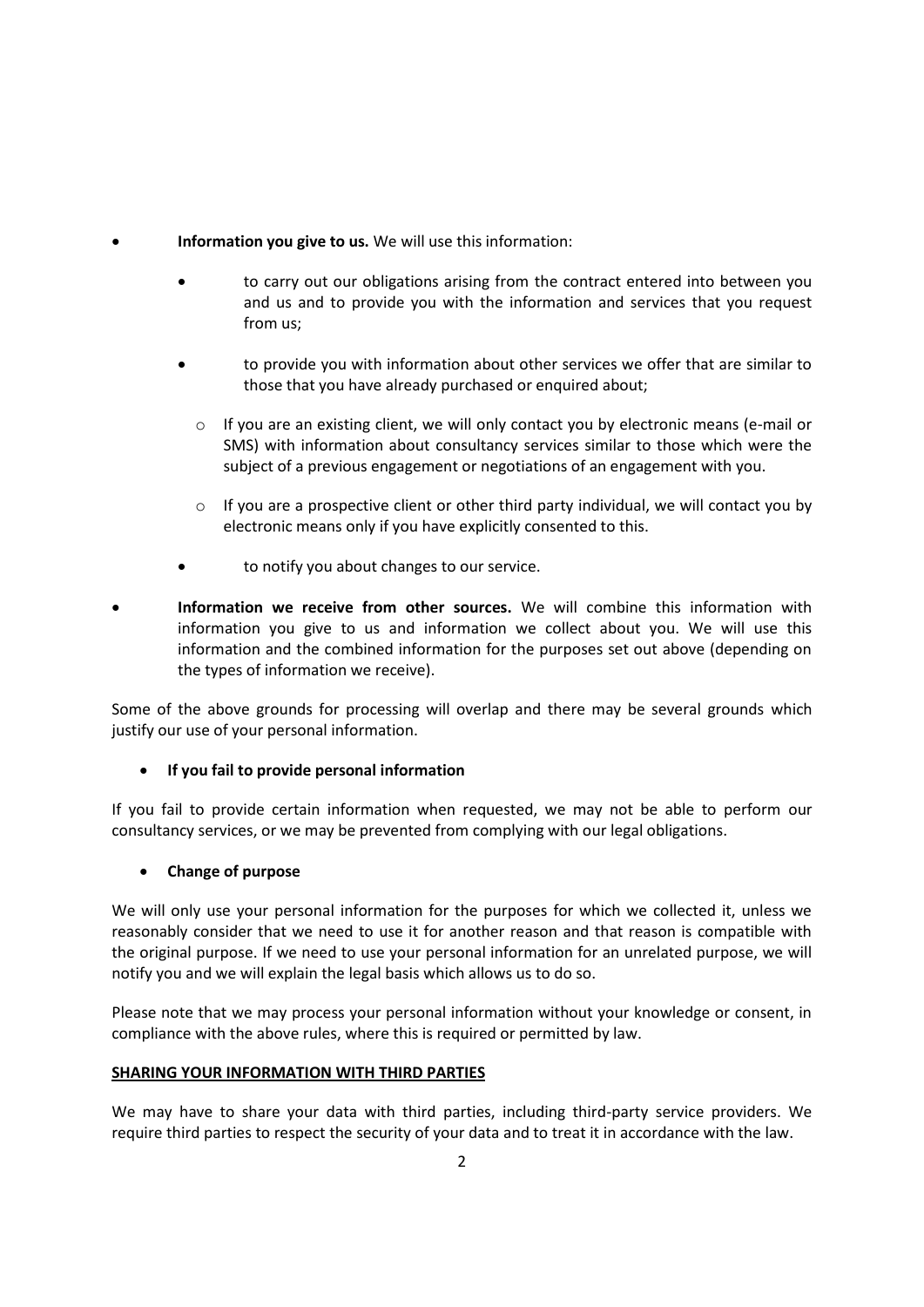You acknowledge and agree that we have the right to share your personal information with:

- Business partners, suppliers and sub-contractors, but only for the performance of our consultancy services;
- credit reference agencies for the purpose of assessing your credit score where this is a condition of us entering into an engagement with you.

All our third-party service providers are required to take appropriate security measures to protect your personal information in line with our policies. We do not allow our third-party service providers to use your personal data for their own purposes. We only permit them to process your personal data for specified purposes and in accordance with our instructions.

We will also disclose your personal information to third parties:

- in the event that we sell or buy any business or assets, in which case we will disclose your personal data to the prospective seller or buyer of such business or assets;
- if Huett James Consultancy or substantially all of its assets are acquired by a third party, in which case personal data held by it about its clients will be one of the transferred assets; or
- if we are under a duty to disclose or share your personal data in order to comply with any legal obligation, or in order to enforce or apply our terms and conditions of engagement and other agreements; or to protect the rights, property, or safety of Huett James Consultancy, our clients, or others. This includes exchanging information with other companies and organisations for the purposes of fraud protection and credit risk reduction.

### **WHERE WE STORE YOUR PERSONAL DATA**

All information you provide to us is stored on our secure servers. Once we have received your information, we will use strict procedures and security features to try to prevent unauthorised access.

### **TRANSFERRING INFORMATION OUTSIDE THE EEA**

We will not transfer the personal information we collect about you outside the EEA.

### **DATA SECURITY**

We have put in place appropriate security measures to prevent your personal information from being accidentally lost, used or accessed in an unauthorised way, altered or disclosed. In addition, we limit access to your personal information to those employees, agents, contractors and other third parties who have a business need to know. They will only process your personal information on our instructions and they are subject to a duty of confidentiality.

We have put in place procedures to deal with any suspected data security breach and will notify you and any applicable regulator of a suspected breach where we are legally required to do so.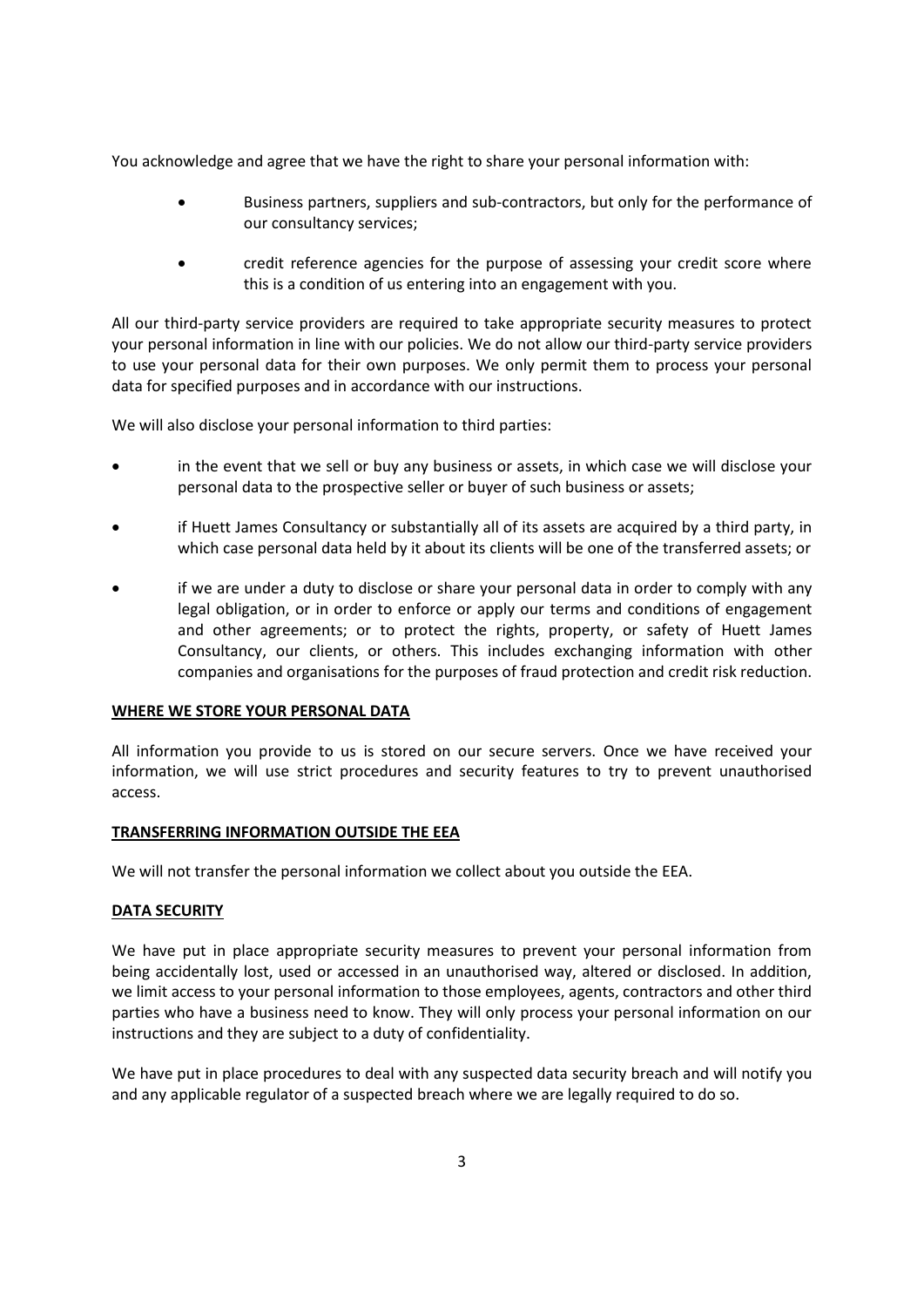## **HOW LONG WE RETAIN YOUR PERSONAL DATA**

We will only retain your personal information for as long as necessary to fulfil the purposes we collected it for, including for the purposes of satisfying any legal, accounting, or reporting requirements. In order to comply with law and to ensure we have the necessary information required in order to resolve future issues that might arise, we retain all personal data for a period of 10 years from collection. To determine the appropriate retention period for personal data, we consider the amount, nature, and sensitivity of the personal data, the potential risk of harm from unauthorised use or disclosure of your personal data, the purposes for which we process your personal data and whether we can achieve those purposes through other means, and the applicable legal requirements.

In some circumstances we may anonymise your personal information so that it can no longer be associated with you, in which case we may use such information without further notice to you.

# **YOUR RIGHTS OF ACCESS, CORRECTION, ERASURE AND RESTRICTION**

## **Your duty to inform us of changes**

It is important that the personal information we hold about you is accurate and current. Please keep us informed if your personal information changes at any point in the future.

## **Your rights in connection with personal information**

Under certain circumstances, by law you have the right to:

- o Request access to your personal information (commonly known as a "*data subject access request*"). This enables you to receive a copy of the personal information we hold about you and to check that we are lawfully processing it.
- $\circ$  Request correction of the personal information that we hold about you. This enables you to have any incomplete or inaccurate information we hold about you corrected.
- o Request erasure of your personal information. This enables you to ask us to delete or remove personal information where there is no good reason for us continuing to process it. You also have the right to ask us to delete or remove your personal information where you have exercised your right to object to processing (see below).
- o Object to processing of your personal information where we are relying on a legitimate interest (or those of a third party) and there is something about your particular situation which makes you want to object to processing on this ground. You also have the right to object where we are processing your personal information for direct marketing purposes.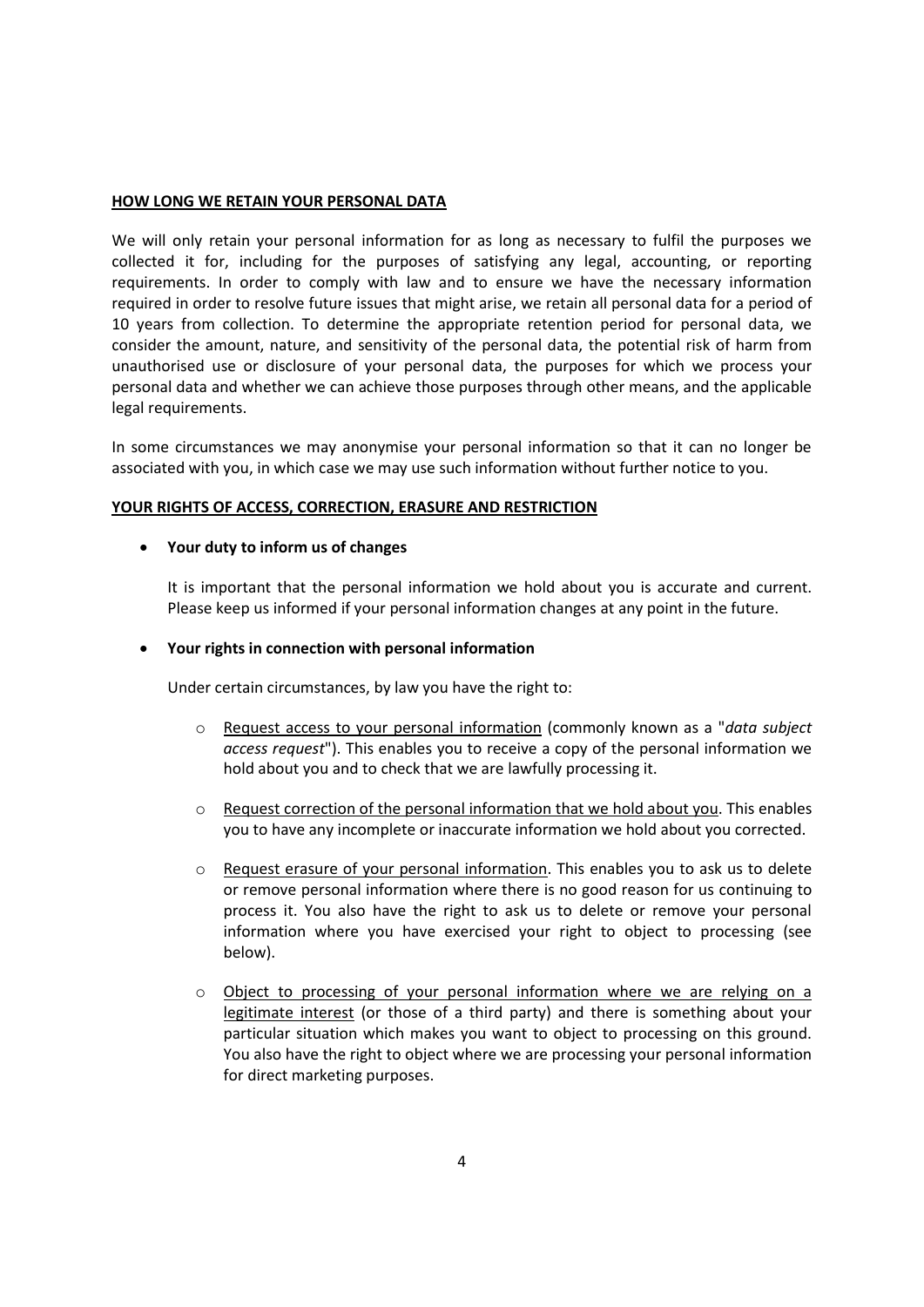o Request the restriction of processing of your personal information. This enables you to ask us to suspend the processing of personal information about you, for example if you want us to establish its accuracy or the reason for processing it.

## o Request the transfer of your personal information to another party.

If you want to review, verify, correct or request erasure of your personal information, object to the processing of your personal data, or request that we transfer a copy of your personal information to another party, please contact the Senior Partner in writing.

## **No fee usually required**

You will not have to pay a fee to access your personal information (or to exercise any of the other rights). However, we may charge a reasonable fee if your request for access is clearly unfounded or excessive. Alternatively, we may refuse to comply with the request in such circumstances.

## **What we may need from you**

We may need to request specific information from you to help us confirm your identity and ensure your right to access the information (or to exercise any of your other rights). This is another appropriate security measure to ensure that personal information is not disclosed to any person who has no right to receive it.

# **Right to withdraw consent**

In the limited circumstances where you may have provided your consent to the collection, processing and transfer of your personal information for a specific purpose, you have the right to withdraw your consent for that specific processing at any time. To withdraw your consent, please contact the Senior Partner. Once we have received notification that you have withdrawn your consent, we will no longer process your information for the purpose or purposes you originally agreed to, unless we have another legitimate basis for doing so in law.

Our site may, from time to time, contain links to and from the websites of our partner networks, advertisers and affiliates. If you follow a link to any of these websites, please note that these websites have their own privacy policies and that we do not accept any responsibility or liability for these policies. Please check these policies before you submit any personal data to these websites.